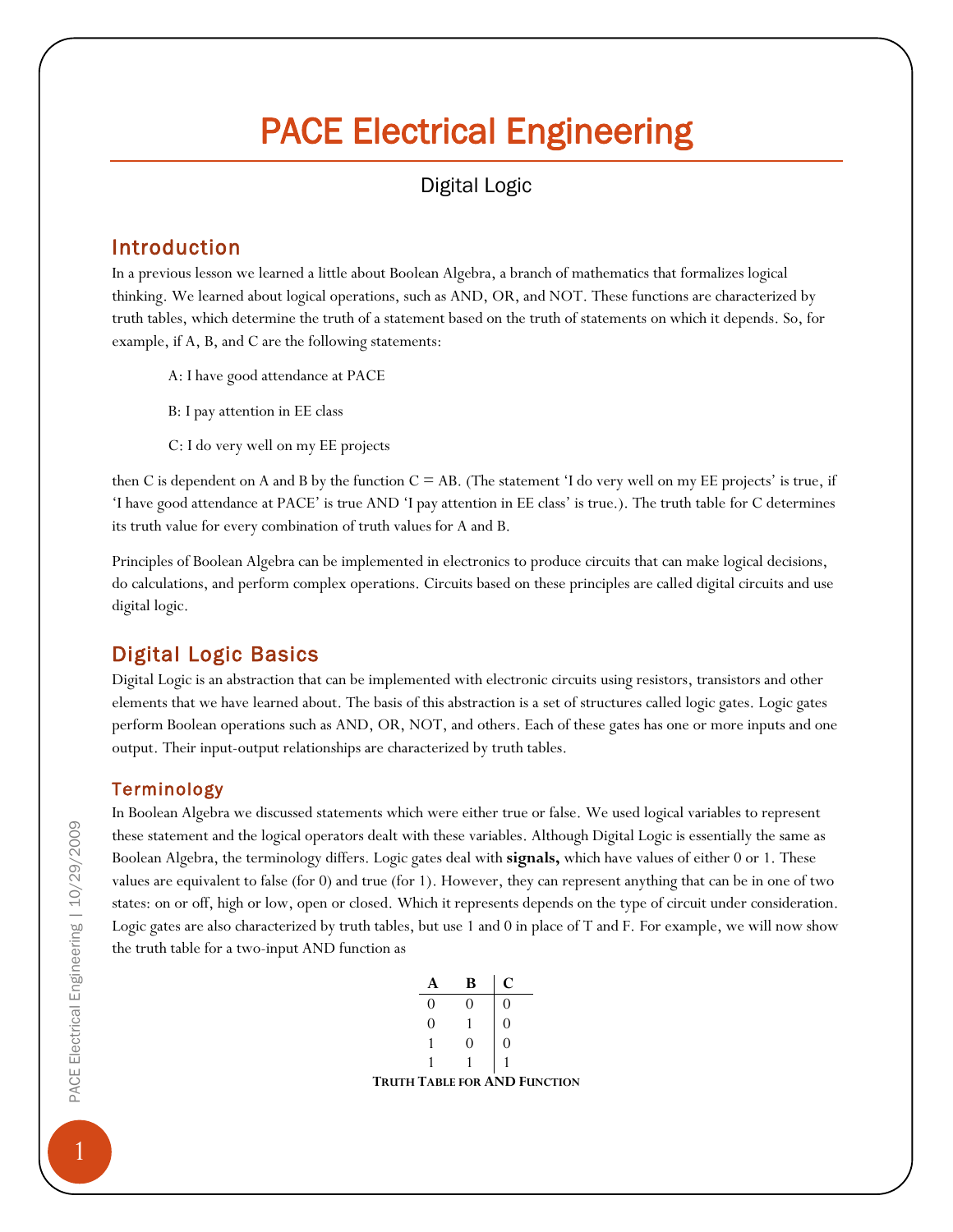## Logic Gates

The building blocks for digital circuits are **logic gates**. This section describes several logic gates. It gives the name, the symbol, the truth table, and a description.

#### AND Gate



The output is 1 only if both inputs are 1. It's 0 otherwise.

#### OR Gate



The output is 1 if either or both inputs are 1. It's 0 only if both inputs are 0.

#### Inverter



The output is 1 if the input is 0. The output is 0 if the input is 1.

#### XOR Gate (Exclusive OR)



The output is 1 only if exactly one of the inputs is 1. It's 0 only i.f both inputs are 0 or both are 1.

#### NAND Gate



The output is 0 only if both inputs are 1. It's 1 otherwise. The NAND is equivalent to an AND gate followed by an Inverter. (Same as NOT AND)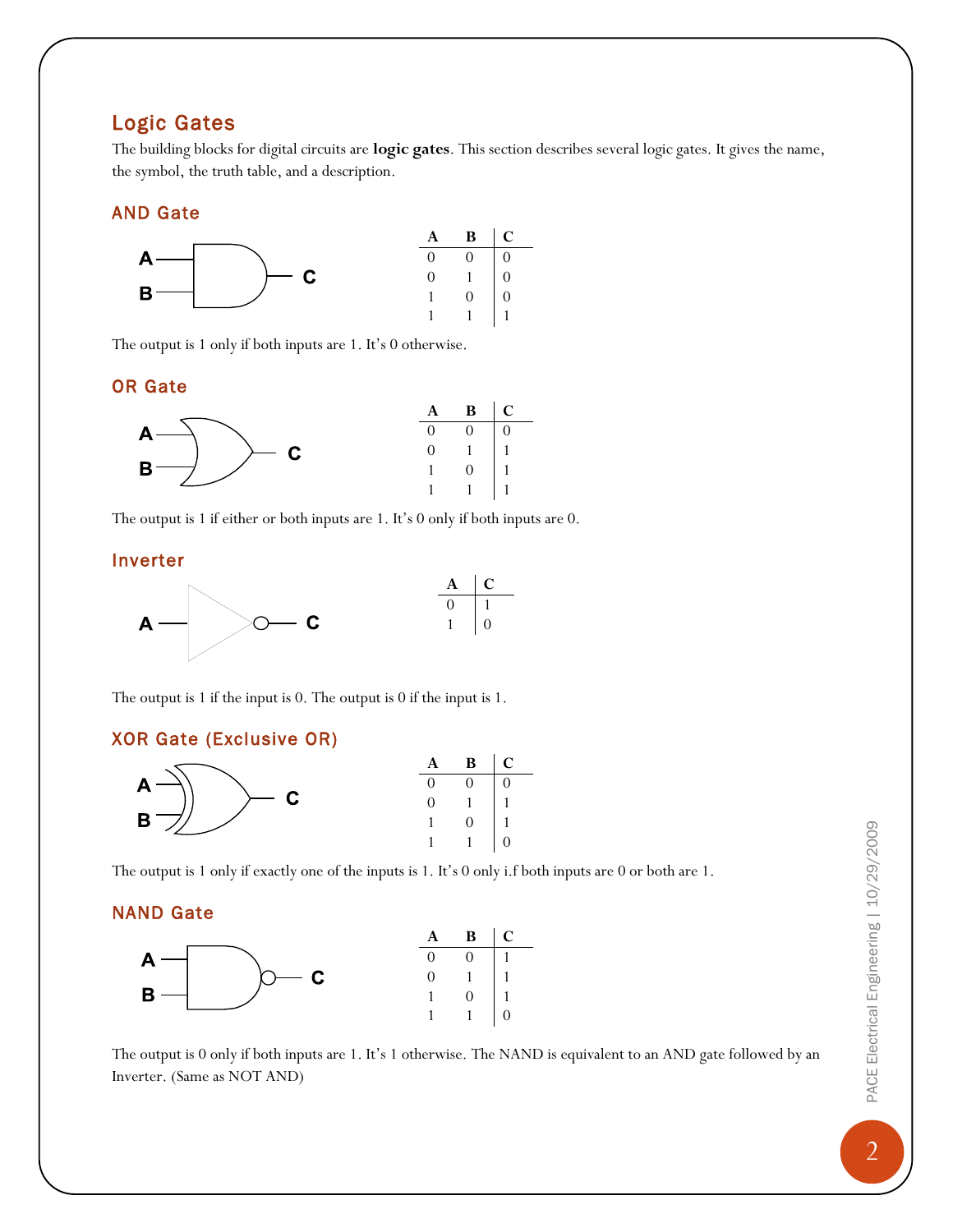#### NOR Gate

|                 | $\mathbf{A}$ | $\mathbf{B}$   C                                                  |  |
|-----------------|--------------|-------------------------------------------------------------------|--|
|                 | $\Omega$     | $\begin{array}{c c} 0 & 1 \\ 1 & 0 \\ 0 & 0 \\ 1 & 0 \end{array}$ |  |
| $\sim$ $\alpha$ | $\Omega$     |                                                                   |  |
|                 |              |                                                                   |  |
|                 |              |                                                                   |  |

The output is 1 only if both inputs are 0. It's 0 otherwise. The NOR is equivalent to an OR gate followed by an Inverter. (Same as NOT OR)

#### Conventions

#### **Circles Represent Inverters**

As you may have figured out from the examples above, a circle in a gate indicates inversion (or negation). They are a shorthand way in representing an inverter. In addition to the circle at the output as we saw above, circles can be at the input indicating that the inputs are inverted. For example, examine this AND gate with inverted inputs:



#### **Mathematical Operations Denote Logical Operations**

Mathematical operations multiplication and addition are used to represent logical operations. AND is indicated by multiplication and OR is indicated by addition. If A and B are the inputs to an AND gate and C is the output. The AND operation is represented by

 $C = AB$ 

The OR operations is

$$
C = A + B
$$

Inversion is represented by a bar over the input variable. For the inverter:

 $C = \overline{A}$ 

Addition and multiplication are used because the corresponding logical operations combine in the same way as these mathematical operations. For example, the following circuit



is represented by  $D = (A + B)C$ . Using normal math, this equation is equivalent to  $D = AC + BC$ , which is implemented by the following circuit: